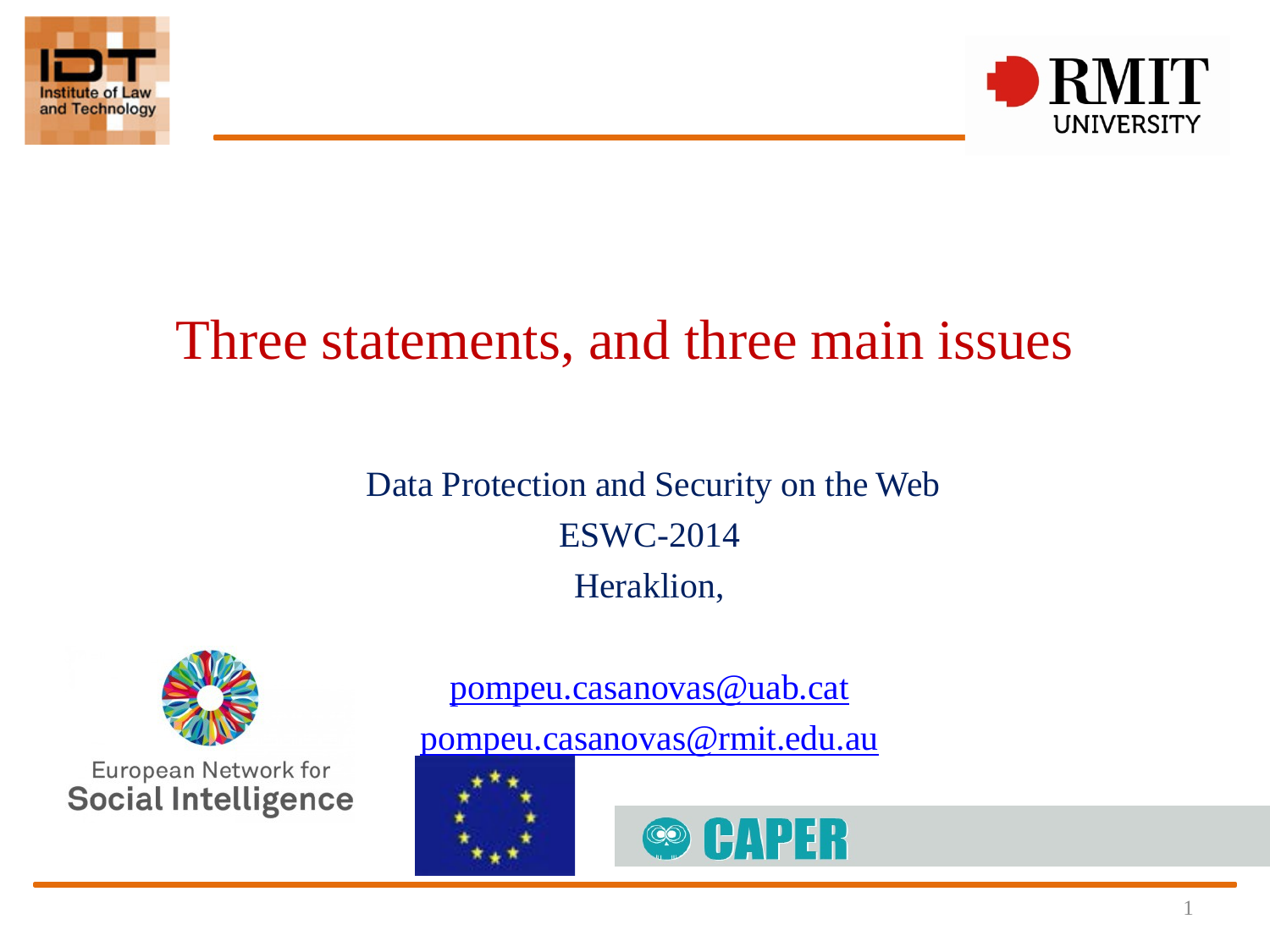#### IoT Commission Expert Group: Six Challenges for the Development of the IoT



Europe's policy options for a dynamic and trustworthy development of the Internet of Things SMART 2012/0053 (Rand Corporation)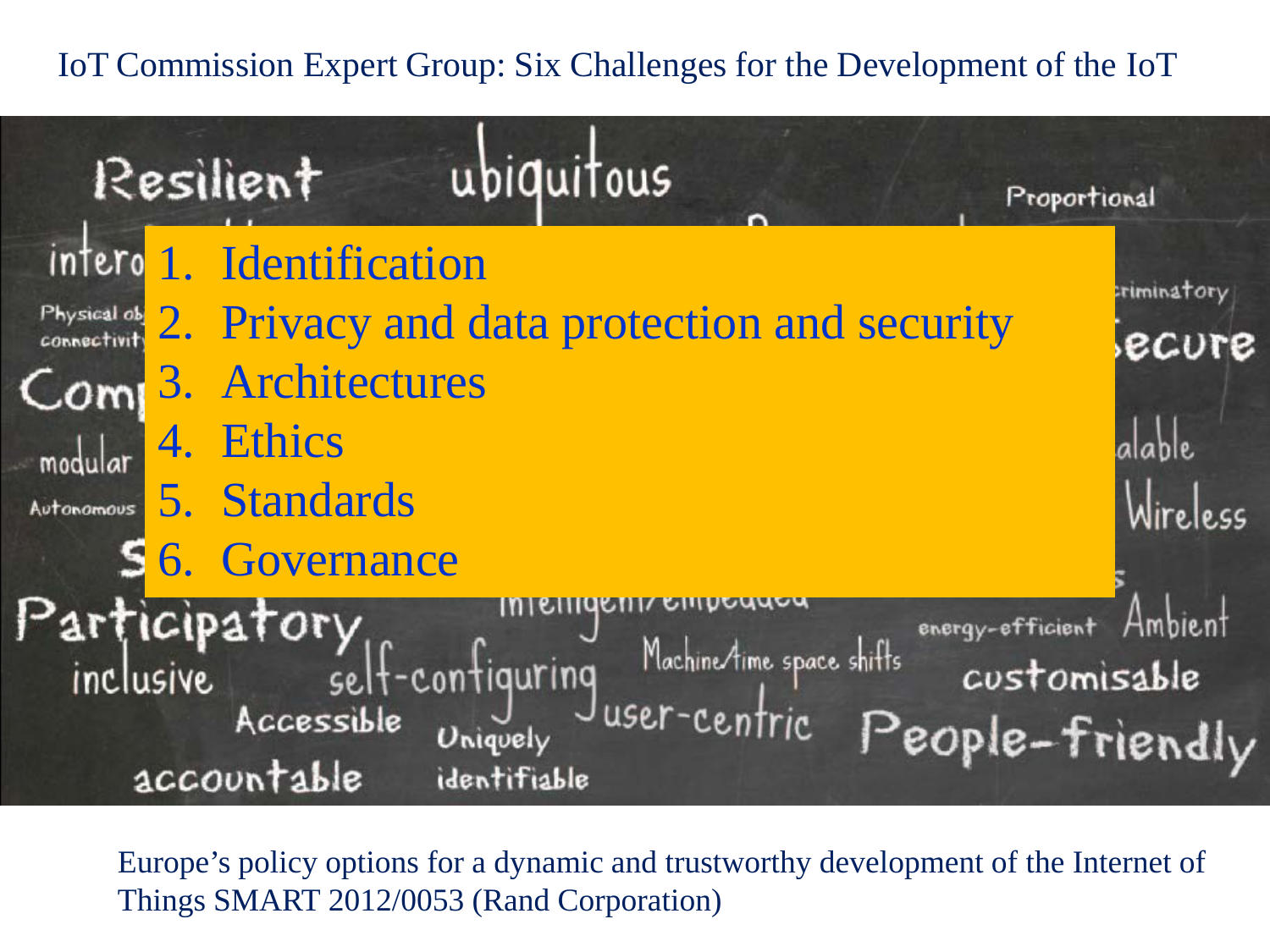Of course knowing the content of a call can be crucial to establishing a particular threat. But metadata alone can provide<br>an extremely detailed picture of a person's most intimate associations and interests, and it's actually much easier as a technological matter to search huge amounts of metadata than to listen to millions of phone calls. As NSA General Counsel Stewart Baker has said, "metadata absolutely tells you everything about somebody's life. If you have enough metadata, you don't really need content." When I quoted Baker at a recent debate at Johns Hopkins University, my opponent, General Michael Hayden, former director of the NSA and the CIA, called Baker's comment "absolutely correct," and raised him one, asserting, "We kill people based on metadata." [David Cole]

Rick Bowmer/AP Photo

3 [The National Security Agency's \\$1.5 billion data storage facility in Bluffdale, Utah, June 2013](http://www.nybooks.com/media/img/blogimages/20140510-cole-1.jpg)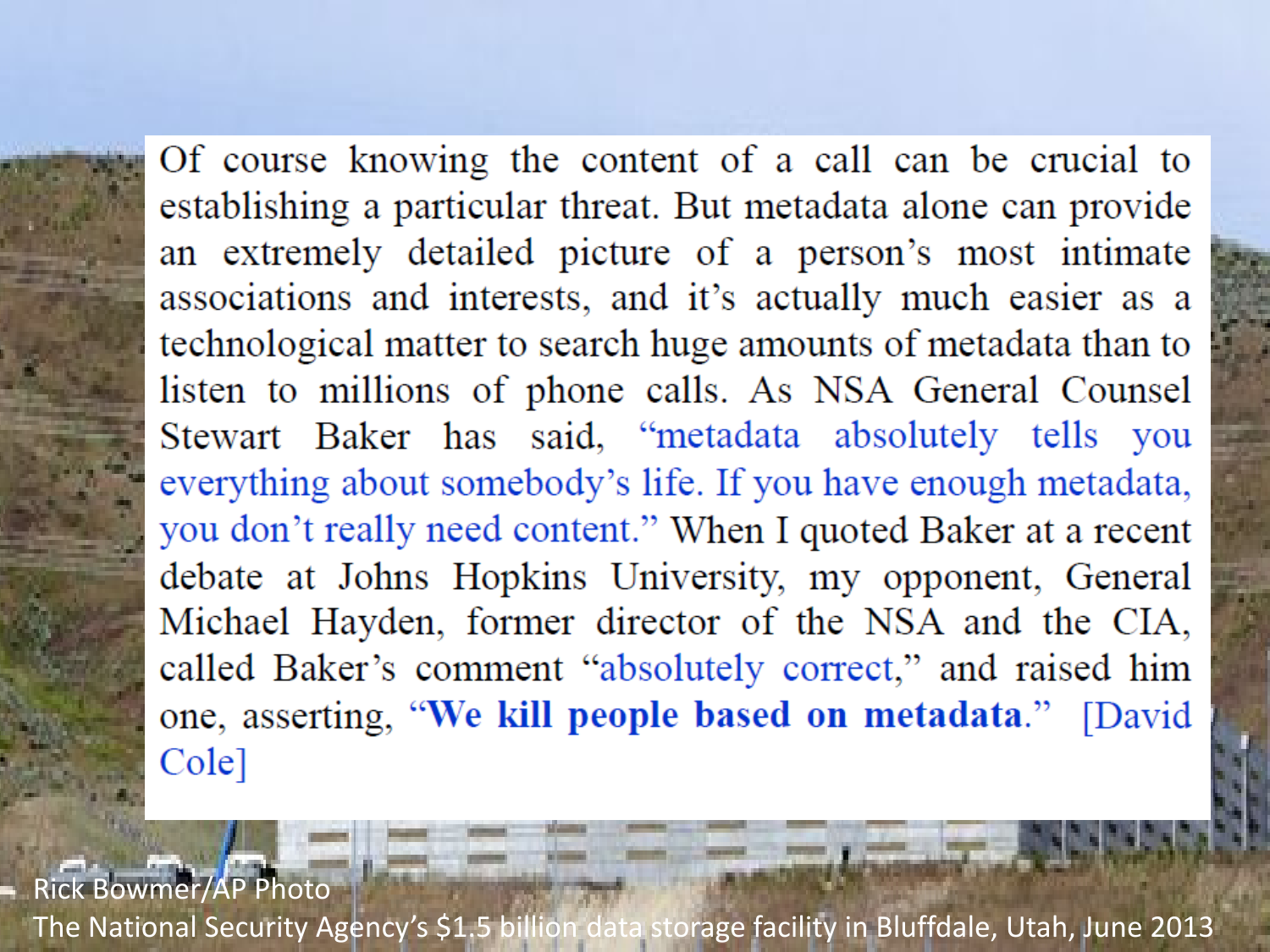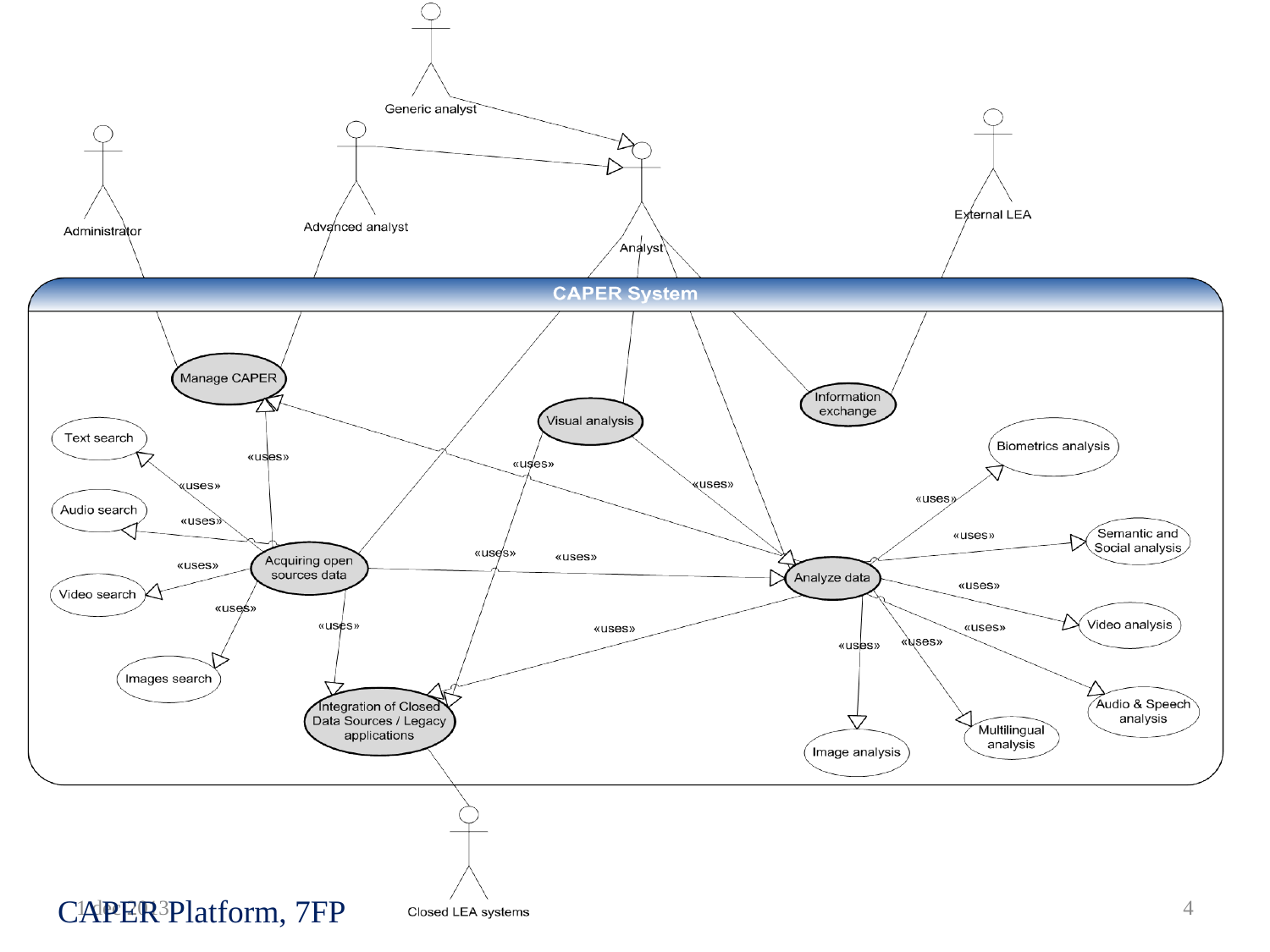# Three hot topics

- legal treatment and effects of metadata (identity meta-system layer of the Internet)
- the idea of a global citizenship or digital neighborhood approach to assign, protect and manage fundamental rights (refining the traditional "subject of rights" drawn under the national rule of law)
- Implementing Protection by Design Principles (PbD) into security issues (Security by Design)